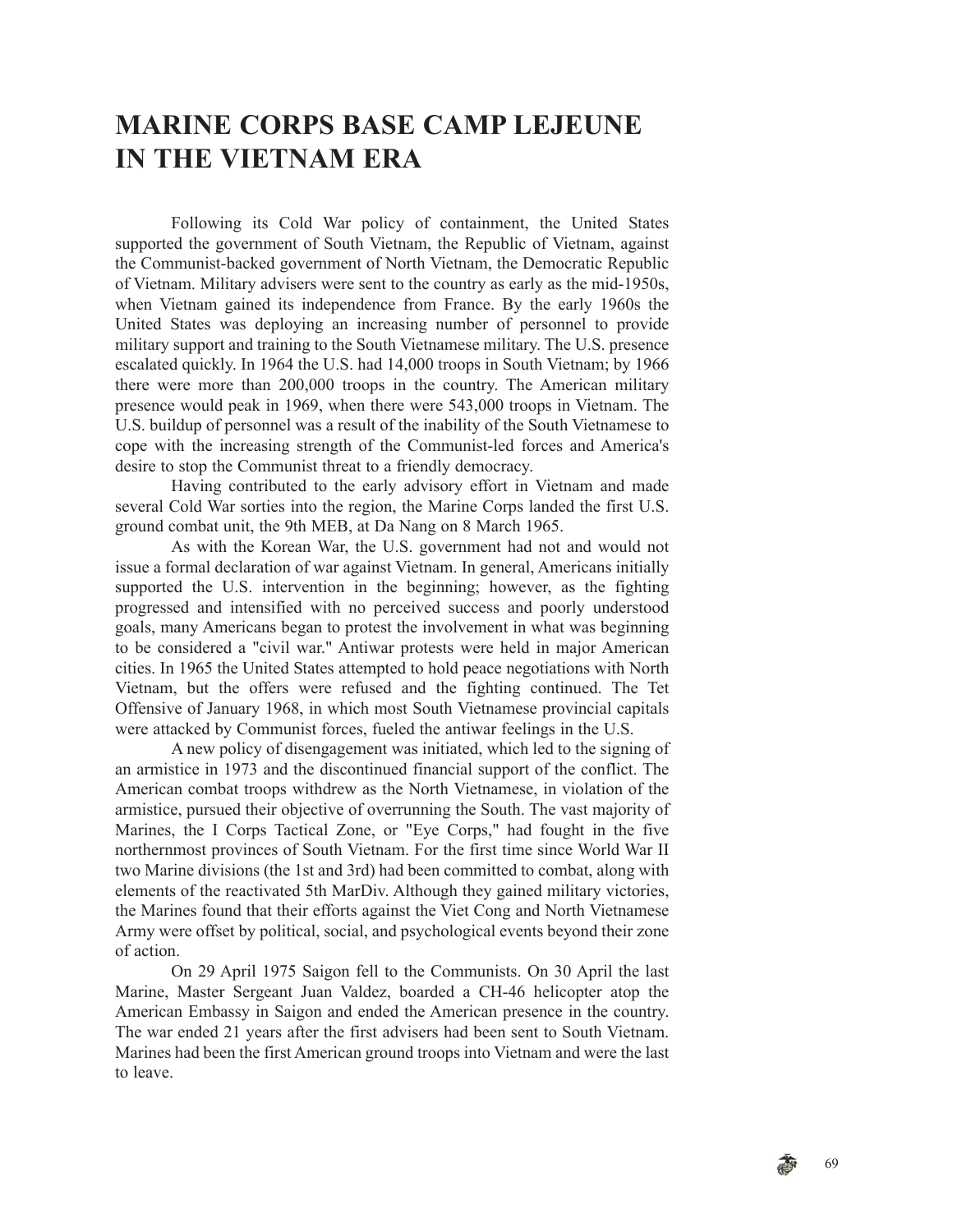During the Vietnam era 794,000 men and women served as U.S. Marines, 448,000 of whom were sent overseas. Of this number, 41,000 were African-American Marines and approximately 2,700 were women, including Master Sergeant Barbara J. Dulinsky, who was the first female Marine assigned to a combat zone. At its peak strength in 1969 the Corps totaled 314,917. In 1968, III MAF (Marine Amphibious Force), the senior Marine headquarters, which had 85,755 Marines, constituted a larger force than those that made the landings at Iwo Jima and Okinawa in World War II. Also in 1968, the III MAF commander and future Commandant, Lieutenant General Robert E. Cushman, had some 163,000 Marines and soldiers, mostly from the Army's XXIV Corps, under his command, which was more than any other Marine general in history.

The Corps suffered 101,574 casualties, which exceeded their World War II totals. Marines had made up only one-tenth of all U.S. forces in Vietnam but had suffered one-fourth of the casualties. Fifty-seven Marines were awarded the Medal of Honor, 44 of which were awarded posthumously.

### Life at Camp Lejeune

During the 1960s construction continued at Camp Lejeune, but housing was still a problem. The quarters at Berkeley Manor were completed in 1962, and a \$1 million renovation of the Tarawa Terrace complexes (I and II) had taken place. Although there were about 4,810 units of family housing on base, almost half of Camp Lejeune's population of 60,000 military personnel and dependents were forced to live off base. Unfortunately, segregation in the local community remained a problem, with the result that HQMC routinely sent African-American officers to Camp Pendleton in order to avoid off base housing discrimination.

In 1967 the Marine Corps Supply Schools (MCSS), still located at Camp Geiger, was redesignated as the Marine Corps Service Support Schools (MCSSS). In 1968 Force Troops, including its subordinate 2nd FSR, began to move to its new home in the French Creek complex, which was still under construction, although its headquarters was to remain at Hadnot Point. Marines from the 8th Motor Transport Battalion, 8th Communications Battalion, and the 8thEngineer Support Battalion were agreeably surprised to find that they had traded their 1942- vintage, squadbay barracks for modern, motel-like structures. These barracks, which were part of the Modular Unit Design Project, had two- to four-man rooms and many civilian amenities. This was the first phase of a master plan that would eventually and incrementally provide modern quarters for all Camp Lejeune unaccompanied enlisted personnel by the base's fiftieth anniversary in 1991. The new construction resulted in the destruction of many of the World War II-era barracks that had housed Marines from 1942 through Korea and Vietnam. Those stationed at the base welcomed the new barracks, which were infinitely more modern and more comfortable than the older buildings.

During the decade of the 1960s Camp Lejeune's military population hovered around 32,000, with all its commands, particularly MCB and Force Troops, under strength in order to support the insatiable manpower demands of Southeast Asia. In 1967 the 2nd MarDiv could muster only three infantry battalions at any given time. Personnel quality, not quantity, however, became the most serious problem. Camp Lejeune was a virtual transient facility, with most of the Marines stationed there either having just returned from Vietnam or scheduled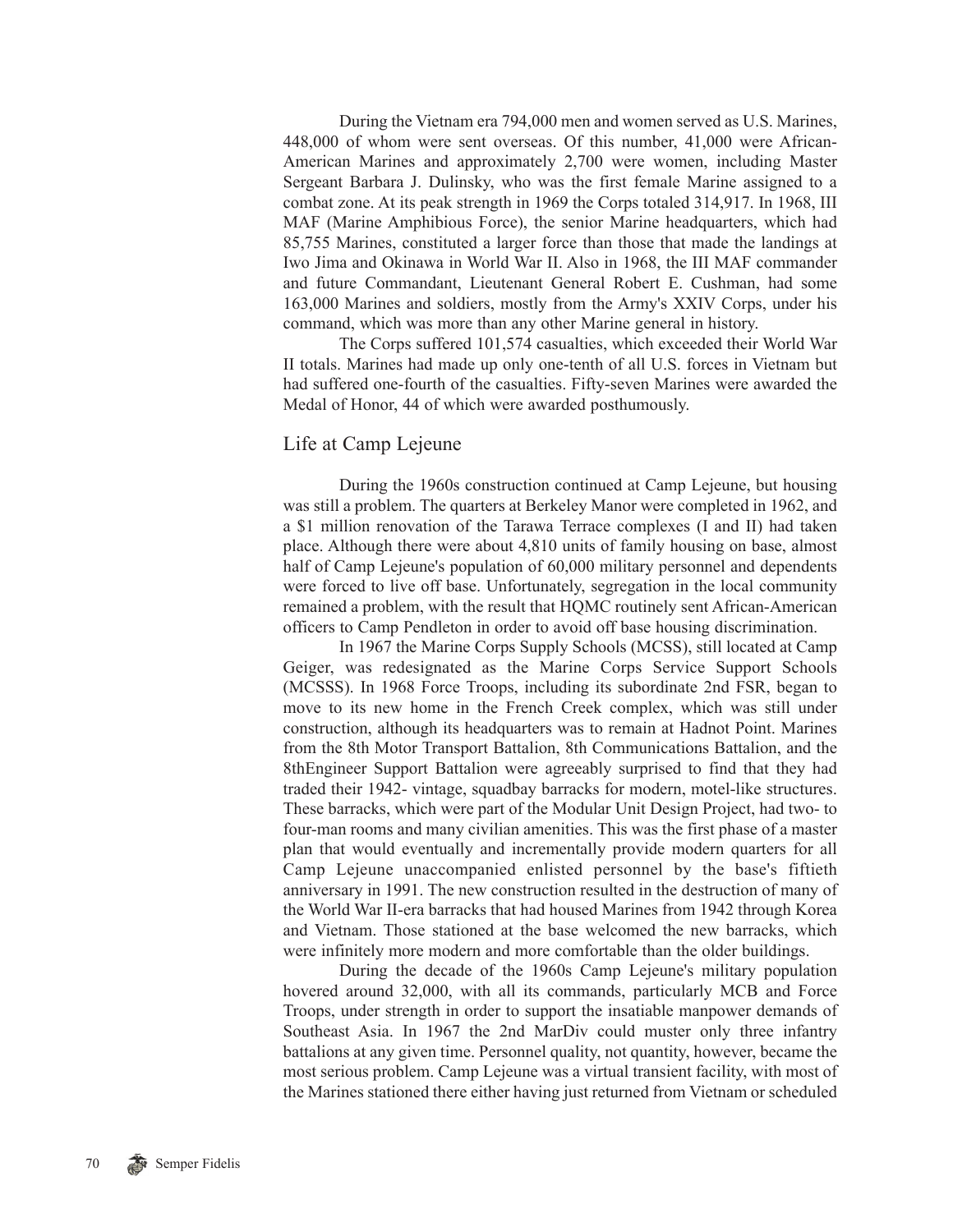shortly to be en route. In 1967 the 2nd MarDiv endured a turnover rate of 128 percent.

## MCAS (Helicopter)

Marine helicopters first commenced operations in Vietnam in 1962 and played a significant role in the subsequent conflict. In the late 1960s MAG-26 became noteworthy as the largest aircraft group in the Corps, containing HMM-162, -262, -264, -265, and -365; HMM-461; VMO-1; MABS-26; and H&MS-26.

In 1968 the Camp Lejeune air facility was redesignated and became the first Marine Corps Air Station (Helicopter), or MCAS(H), which reflected the air station's development from a small training base in the 1950s to a major Marine airfield and the only MCAS devoted entirely to helicopters. In June 1969 Marine Helicopter Training Group (HMTG)-40 was activated at New River. The group enjoyed the comforts of a three-story, air-conditioned barracks. Other additions to the air station facilities included a 13,000-square-foot training building, also air-conditioned, that was constructed at the station to train personnel and to service the new CH-53 helicopters; an operations building; an airfield lighting system; and a new hangar, with a 25 percent addition to the existing hangar and more ramp space for parking helicopters. With the increase in personnel during the Vietnam period, the air station also developed its own amenities, including a movie theater, miniature golf course, an outdoor swimming pool, hobby shops, picnic areas, tennis and basketball courts, a 10-lane bowling alley, increased medical and dental facilities, and a 50-man BOQ with mess hall. An elementary school was provided for dependent children, and in 1965 the new school was dedicated and named in honor of Lieutenant Colonel Armond H. Delalio, generally recognized as the pioneer Marine Corps helicopter pilot.

At the air station, the pilots of MAG-26, who were destined to serve in Vietnam, participated in specialized training, as did their ground counterparts, to assist them in preparing for combat.

### **Training**

One of the major training innovations to prepare Marines for Vietnam was the 2nd MarDiv Guerilla Warfare Center, which was built at the southwestern tip of the Camp Lejeune complex about one mile northwest of Sneads Ferry. Courses lasting from one day to two weeks provided Marines instruction in the fundamentals of guerilla warfare and successful counter operations with practical application. Through the Personal Response Program, Marines were lectured on Vietnamese society and customs. This program was an effort by the Corps to familiarize Marines with the environment they would be entering and to avert crimes committed by servicemen against civilians.

### Racial Tensions at Camp Lejeune

During the late 1960s the tensions arising from Vietnam were approaching their height. A lack of popular support for the war coupled with larger societal problems in the country, including the use of illicit drugs, placed a strain on the usual organizational cohesion of the Corps. Racial tensions were of



Training aboard riverine craft (above) and amphibious landing training (below) continued to be mainstays at Camp Lejeune during Vietnam.



71